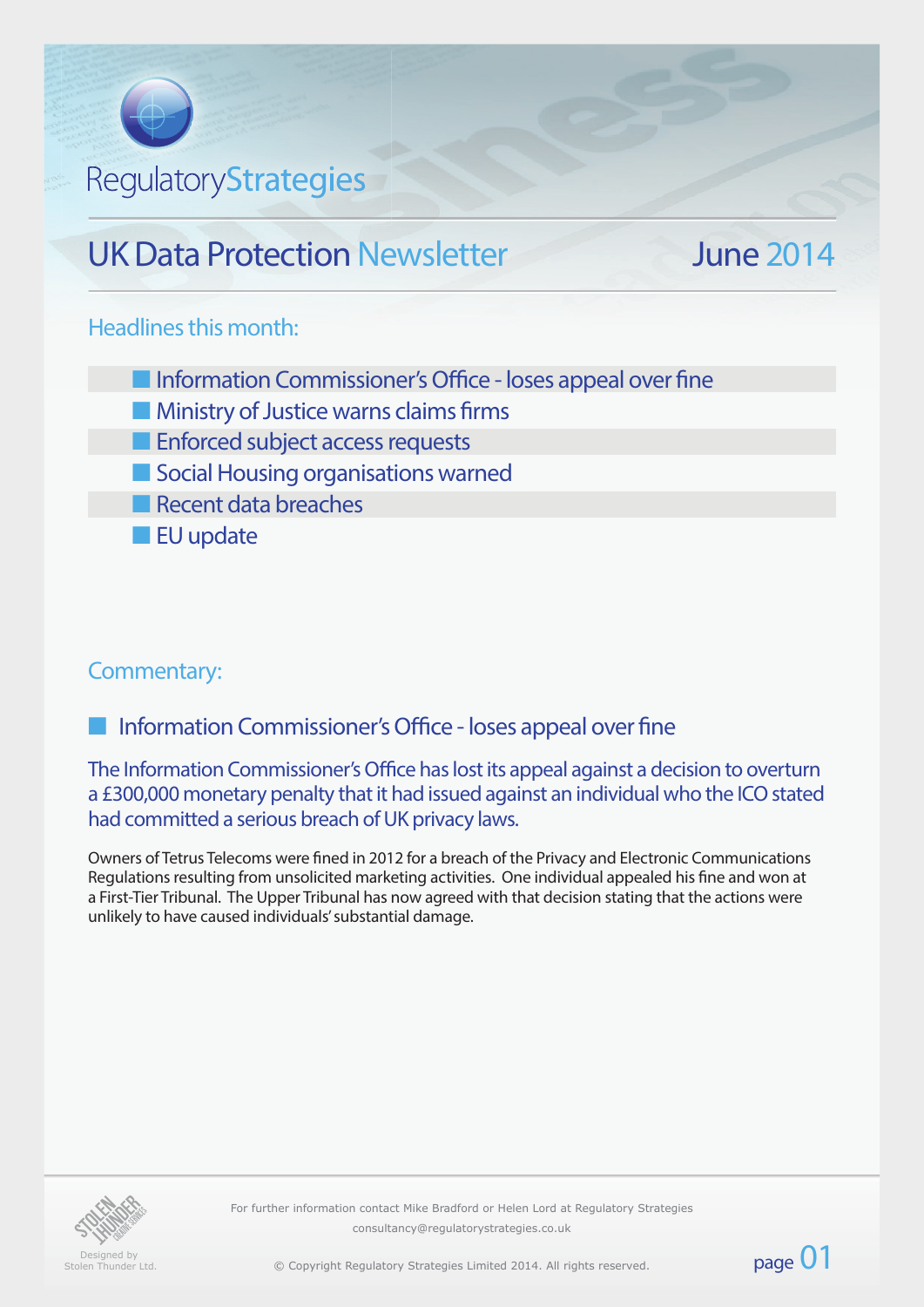# $\blacksquare$  Ministry of Justice warns claims firms

Lord Faulks QC has warned rogue claims first that they will face large fines. Claims management companies will be fined for using information gathered by unlawful unsolicited calls and texts or for wasting people's time and money by making spurious or unsubstantiated claims or for misleading marketing.

#### Justice Minister Lord Faulks said:

*"No longer should claims companies be able to plague hardworking people and waste everyone's time. The scale of these fines shows just how serious we are about stopping them.*

*"This is also good news for the reputable firms in this industry, as it will boost confidence in the service provided by the sector."*

# **Enforced subject access requests**

The Ministry of justice has announced that enforced subject access requests will become a criminal offence from 1st December 2014. Individuals will no longer be forced by someone e.g. a prospective employer, to make a subject access request and reveal the results to them.

#### The ICO has stated:

*"We welcome the news that it will become a criminal offence to require someone to make a subject access request. It is a clear perversion of an individual's own rights, with consequences like unwarranted loss of employment opportunities. It also undermines important public policies such as the rehabilitation of offenders.*

*"Our next step is to develop guidance that explains what this law means for organisations and for individuals."*

## **n** Social housing organisations warned

The Information Commissioner, Christopher Graham, has highlighted important data protection issues facing the social housing sector. He referenced data sharing with other organisations, data retention and secure home working at the Chartered Institute of Housing Conference.

#### Christopher Graham stated:

*"Over two million people live in social housing across the UK, many of them vulnerable groups such as the disabled and the elderly. It is therefore essential social housing organisations understand their responsibilities under the Data Protection Act, especially as much of the information they handle is so sensitive.*

*"The ICO wants to work with the sector to help improve areas, such as data sharing, retention schedules and secure home working. Tenants' trust is one of the sector's most valuable resources, and shouldn't be squandered on preventable breaches. By implementing clear policies and procedures alongside appropriate staff training, social housing organisations will be able to prevent these breaches and introduce the foundations of a secure data protection regime."* 



For further information contact Mike Bradford or Helen Lord at Regulatory Strategies consultancy@regulatorystrategies.co.uk

Designed by<br>Stolen Thunder Ltd

exigned by<br>Stolen Thunder Ltd. Copyright Regulatory Strategies Limited 2014. All rights reserved. **Page 02**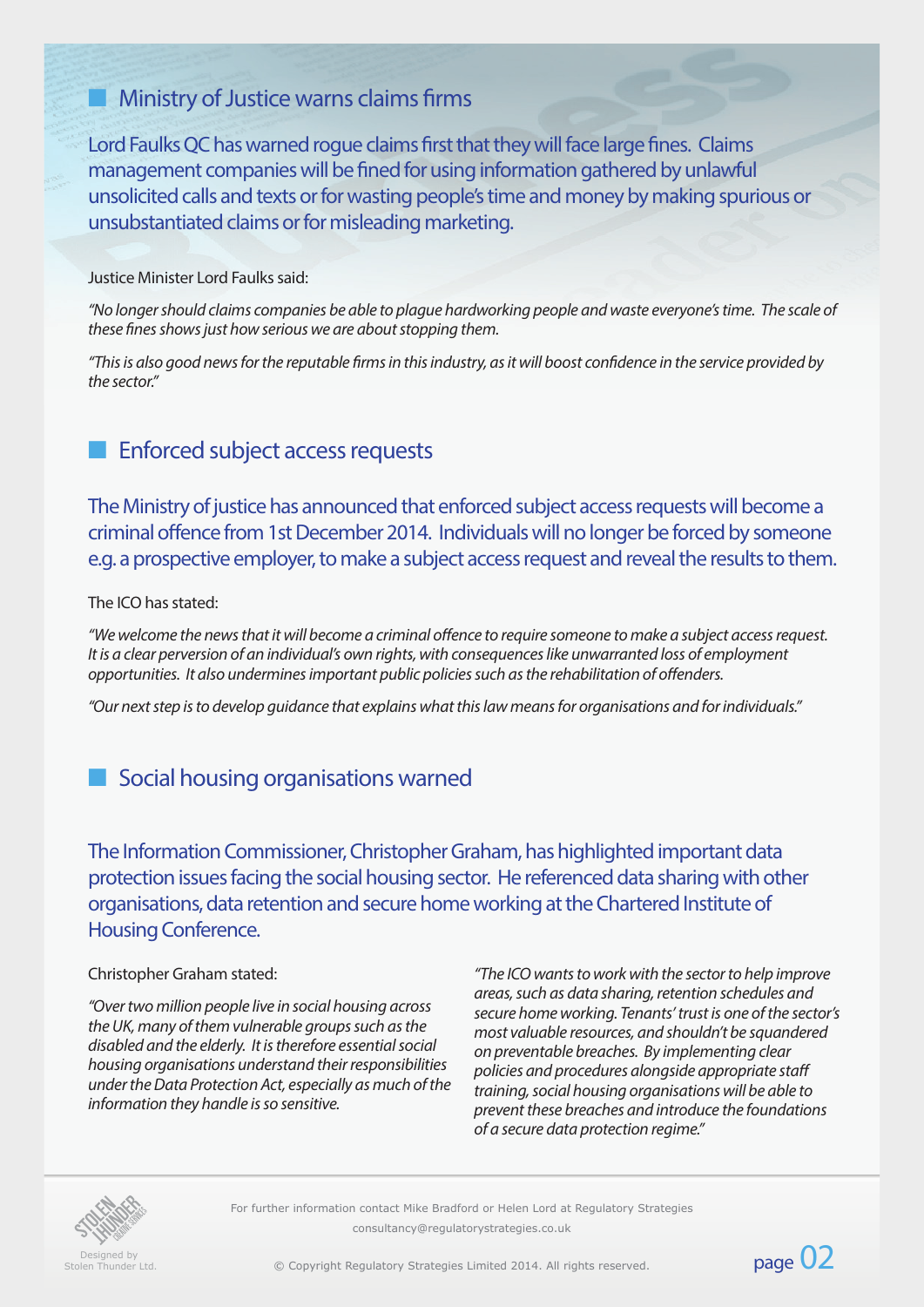# Recent data protection breaches

#### Maze Prison

The Northern Irish Prison Service has received a warning from the Information Commissioner's Office further to the sale at auction of a filing cabinet containing Maze Prison records. The incident dated back to 2004 and the information containing staff records together with details of a high profile prisoner. The matter was not referred to the Information Commissioner's Office which only became aware further to a similar incident in 2012 (where less sensitive information was involved).

At the date of the second incident, the Ministry of Justice Northern Ireland had taken responsibility for Irish prisons - the Department of Justice received a fine of £185,000.

#### DC Marketing Limited

DC Marketing Limited, based in Glasgow, has been ordered to cease making marketing calls by the Information Commissioner's Office. Calls relate to the sale of solar panels. The ICO became involved after 280 calls were made to them and to the Telephone Preference Service.

The Assistant Commissioner for Scotland stated:

*"The law is clear. Companies must not contact individuals who have asked not to be called. DC Marketing Limited failed to respect people's wishes and even lied in order to try and avoid detection.*

*"The have now been punished for their actions and served with an enforcement notice ordering them to stop making nuisance calls. If the company breaches the notice then it will be treated as a criminal offence."* 



Designed by<br>Stolen Thunder Ltd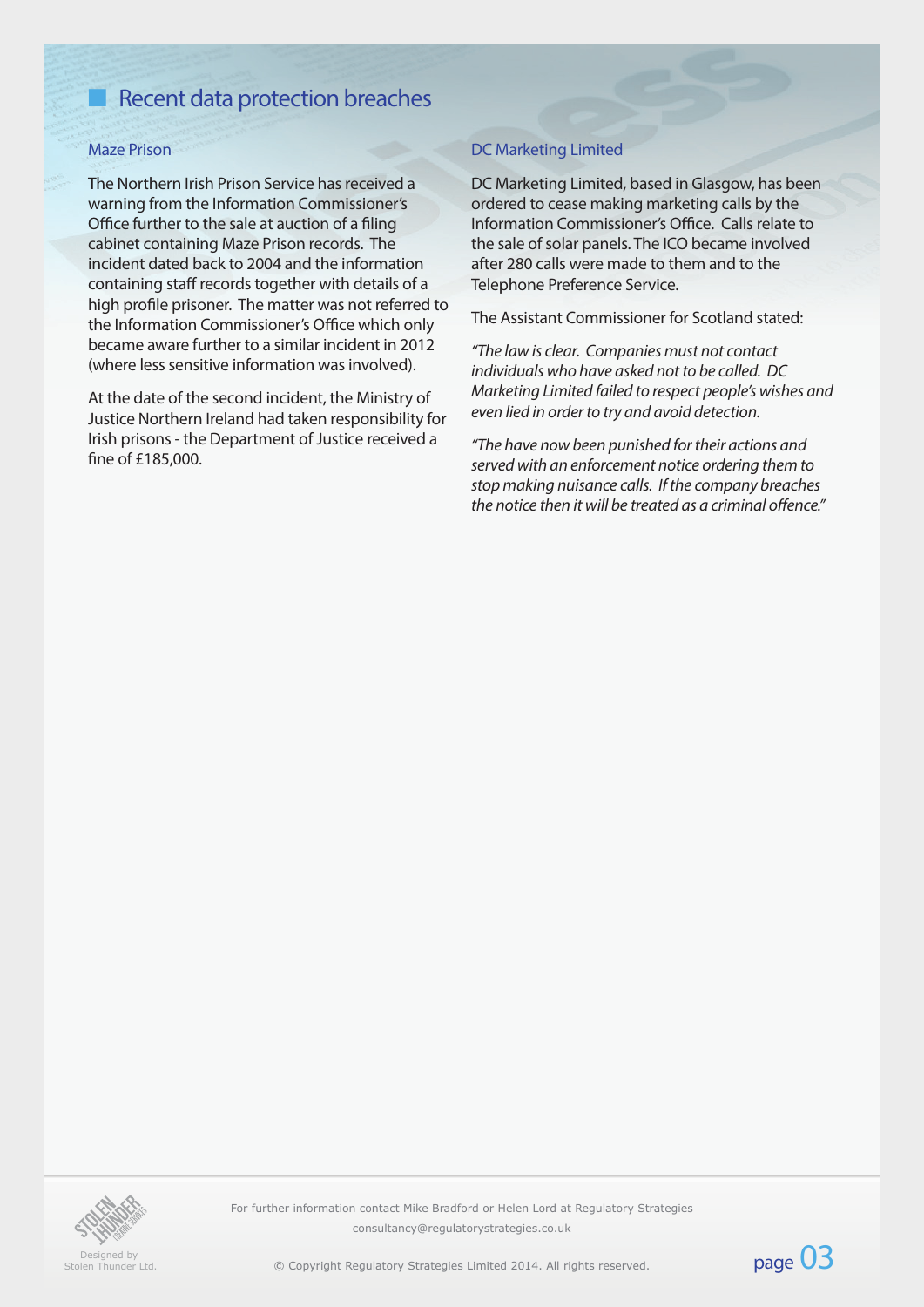# **n** EU update

## RegulatoryStrategies

The below provides an EU update from a Regulatory Strategies' partner, Newgate Public Relations, in Brussels, and provides an insight into the progress of the EU's draft data protection regulation: www.newgatepr.com

**The last formal Justice and Home Affairs (JHA) Council meeting under the Greek Presidency on 6 June made some progress in the negotiations by achieving a partial general approach on the Data Protection Regulation. The agreement was based on the revised text the Presidency had prepared at the end of May.** 

The likelihood of coming to an agreement was often questioned, in particular by the Dutch regulator Jacob Kohnstamm who openly had cast doubt on whether the EU ministers would reach even a partial deal on the reform. Kohnstamm said that there were "battles" going on within the Council of Ministers about two aspects of the proposed reforms in particular: the "one-stop-shop" mechanism and the issue of the greater administrative burden for businesses. He feared that the failure to agree on those issues could hold up the other reforms contained in the proposals.

Nevertheless the Justice Ministers have reached an agreement partly thanks to the working method of a step-by-step approach by reaching intermediary agreements on particular issues of the Regulation itself and this time they agreed on the territorial scope, the respective definitions of "Binding Corporate Rules" and "international organisation" and the transfer of personal data to third countries or international organisations.

Vice-President and Justice Commissioner Viviane Reding said she was glad with the way things progressed:

*"On the data protection reform, we clearly moved from dormant to dynamic negotiations. It is in the interest of companies to have legal certainty rather than having to spend money on costly law suits only to arrive at the same result at the end."* 



Trade association DIGITALEUROPE welcomed the partial agreement as well, especially with regards to the issue of international data transfers which will ease data flows both within the EU and beyond. Speaking on behalf of DIGITALEUROPE, Rene Summer, who is also Director for Government and Industry Relations at Ericsson, said:

 "The improvements to chapter 5 come at zero cost to citizens' privacy. This shows that there doesn't have to be a trade off between improving the legal framework for companies and protecting citizens' data."

As far as the one-stop-shop mechanism is concerned, the Council defined guidelines for future work, since no agreement was reached. It has held a policy debate on the basis of a document prepared by the Greek Presidency, which concluded that there was a large number of member states which considered that the direction taken in the paper was a positive one and that the future Italian Presidency will continue to work on the "one stop shop" mechanism on this basis.

Chris Sherwood of the Industry Coalition for Data Protection underlined once again the importance of this topic:

*"A clear commitment to a meaningful one-stop-shop mechanism that operates on the premise of 'one decision, one outcome' would provide legal certainty and greater efficiency for industry, citizens, and regulators alike",* he said.

**The EU and US have also successfully managed to obtain a data protection umbrella agreement.**  The US thereby plans to extend the same rights as Americans have to EU citizens whose data has been breached or misused in the US. Both parties have been in talks about this topic already since March 2011 and the US attorney general Erik Holder gladly



For further information contact Mike Bradford or Helen Lord at Regulatory Strategies consultancy@regulatorystrategies.co.uk